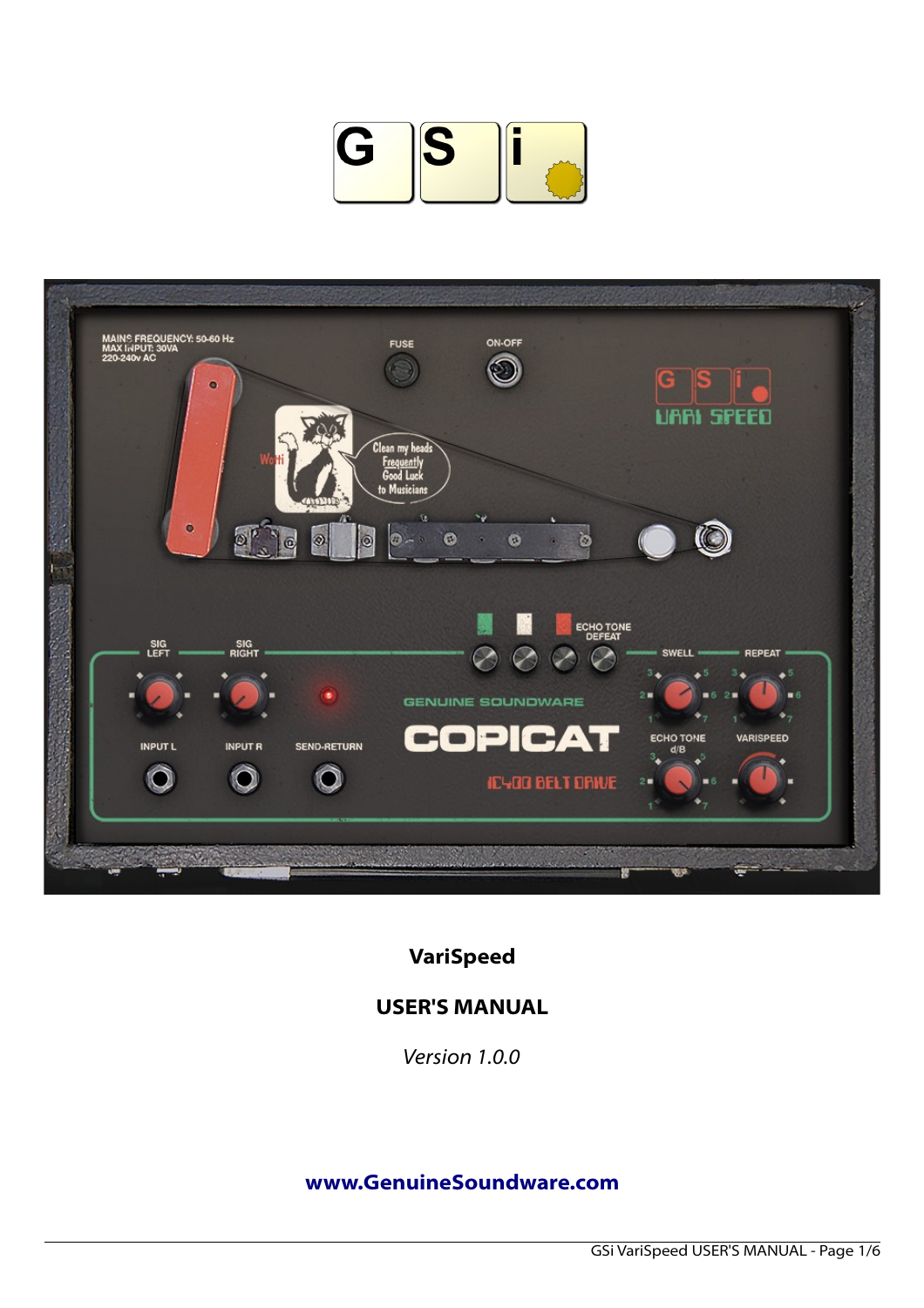#### **INTRODUCTION**

**VariSpeed** is a new plugin that GSi offers free of charge to everybody. It's a simulation of the *WEM Copicat IC-400 Belt Drive VariSpeed* model, the first tape echo machine made by WEM with a DC capstan motor capable of changing speed, thus varying the delay time. GSi VariSpeed replicates the hardware instrument "as is" with all its pros and cons, without any additional feature except the fact that it is digital and MIDI-controllable. This can be considered as the second chapter of a tribute to the genius of Mr. Charlie Watkins that GSi began back in 2008 with the release of the freeware "WatKat", which was a simulation of the "Custom Copicat".

## **INSTALLATION**

### **SYSTEM REQUIREMENTS**

VariSpeed is available in the following formats:

- for Windows: VST2 x64, VST3 x64, Standalone x64
- for OSX: VST2 x64, VST3 x64, Audio Unit x64, Standalone x64

Windows:

- any Windows computer running Windows 7 x64 or newer
- ASIO compatible sound card for low latency performance

OSX:

– OSX version 10.11 or greater

#### **INSTALLATION ON WINDOWS**

An automatic installer is provided. Double click its icon, accept the EULA and follow the on-screen instructions.

## **INSTALLATION ON OSX**

An automatic installer is provided. Double click its icon, accept the EULA and follow the on-screen instructions. At some point you might be asked to insert your user's log-on password, this is required by OSX to authorize the copy of the files into your Library.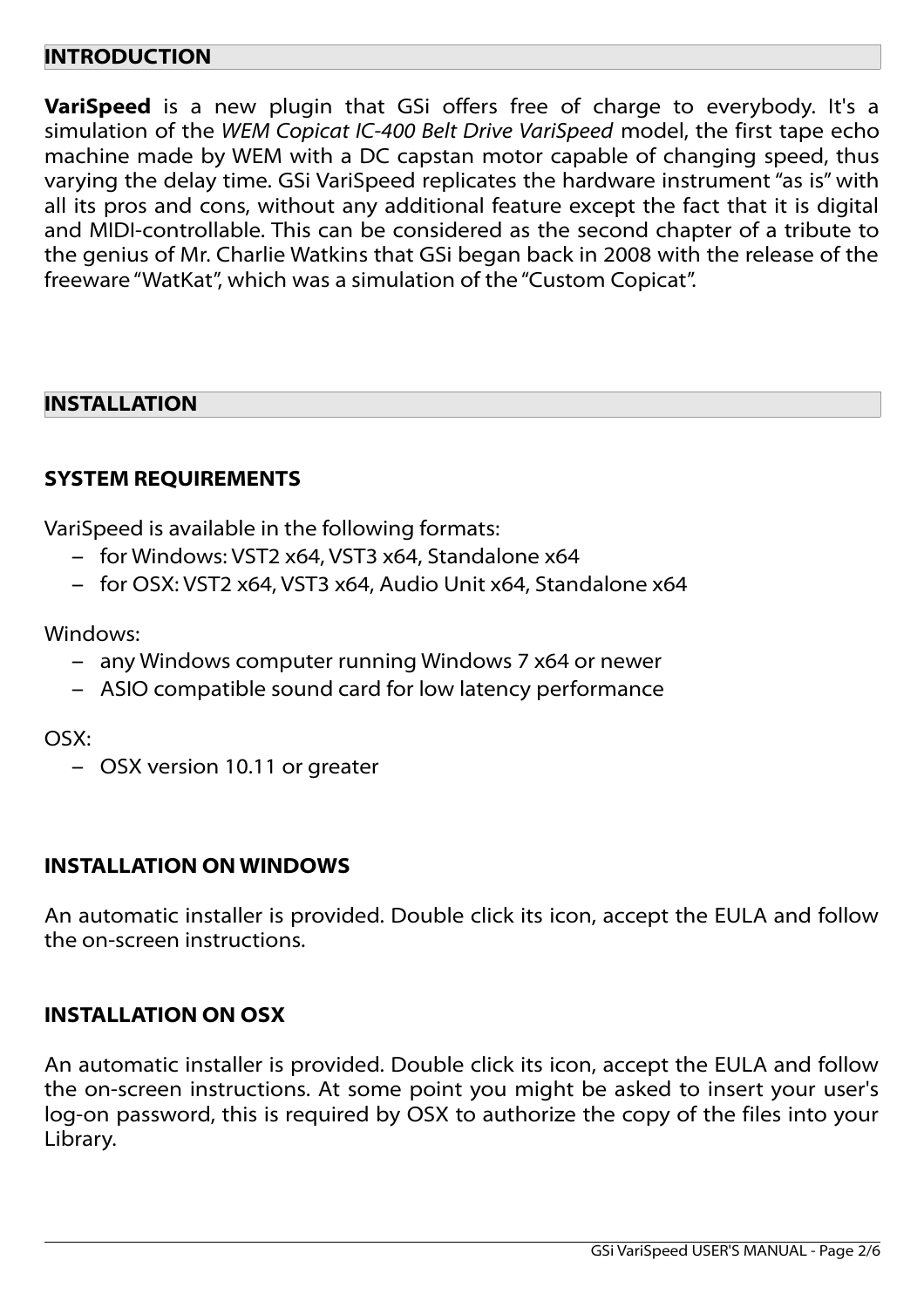## **OPTIONS FOR THE STANDALONE APPLICATION**

The standalone application offers an extra menu for setting the AUDIO and MIDI devices. Under Windows it is possible to select between the available audio driver types. For better performance, use a low-latency ASIO driver, possibly the most recent driver released from your sound-card's manufacturer. Select the stereo output port, the stereo input port, the sampling rate, the buffer size, and the MIDI input and output devices.

VariSpeed supports sample-rates from 44100 up to 384000. However, the best performance is achieved at 44100.

If you have two or more controllers connected to your computer, you can enable them all at the same time, their MIDI streams are internally merged.

| Audio/MIDI Settings     |                                                                                                   | × |
|-------------------------|---------------------------------------------------------------------------------------------------|---|
|                         | Feedback Loop:   Mute audio input                                                                 |   |
| Audio device type: ASIO |                                                                                                   |   |
|                         | Device: ASIO Fireface<br>Test                                                                     |   |
| Active output channels: | Analog $1(1) + 2(1)$<br>✓<br>Analog $3(1) + 4(1)$<br>Analog $5(1) + 6(1)$<br>Analog $7(1) + 8(1)$ |   |
| Active input channels:  | Analog $7(1) + 8(1)$<br>Analog $9(1) + 10(1)$<br>SPDIF $L(1) + R(1)$<br>Adat $1(1) + 2(1)$        |   |
| Sample rate: 44100 Hz   |                                                                                                   |   |
|                         | Audio buffer size:   128 samples (2.9 ms)                                                         |   |
| Active MIDI inputs:     | Control Panel<br><b>Reset Device</b><br>FF800 Midi Port 1<br>GSi DMC-122<br>Arduino Leonardo      |   |
|                         | MIDI Output: FF800 Midi Port 1                                                                    |   |
|                         |                                                                                                   |   |

The settings are immediately applied as soon as they're changed. Close this window when done.

*Please note: the standalone application always stores the last status.*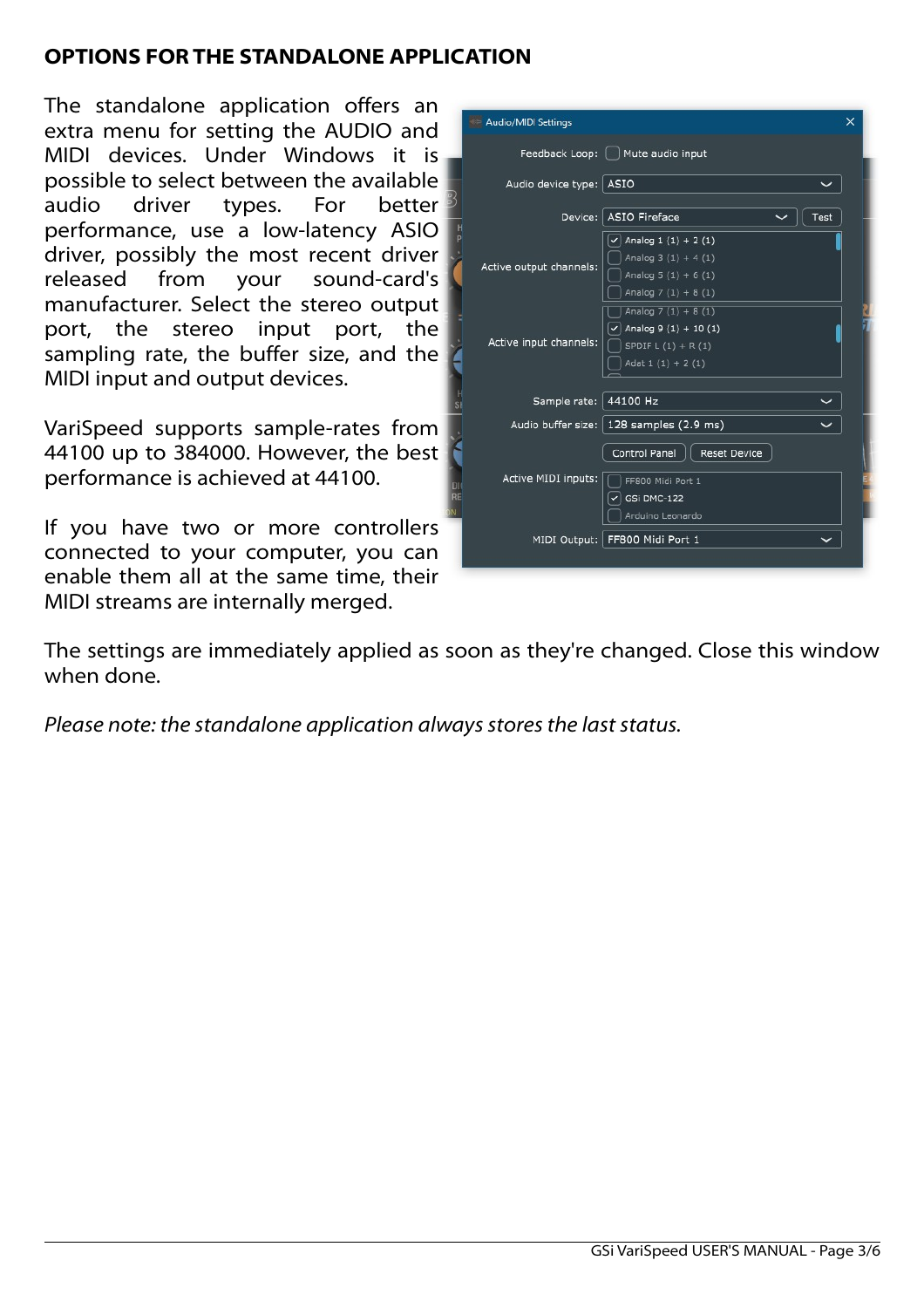#### **USAGE**

VariSpeed is very easy to use. You can use it in your DAW as an insert effect (either mono or stereo) or on a send bus, or use it in standalone mode.

By doing a right-click (CMD-click on Mac) on an empty area of the screen you access to the contextual menu with a few options:

The window size can be changed and will be remembered if the interface is closed and re-opened within a session, but will always be reset to 100% when the plugin is launched, unless the host can save its size and position and restore it when recalling the project.

By clicking on Show Help Overlay you access to a quick instruction sheet:

| <b>GSi VariSpeed</b>          |      |
|-------------------------------|------|
| Window size<br>>              | 70%  |
| Show help overlay             | 80%  |
| Visit GSi web site            | 90%  |
| Donate (opens in web browser) | 100% |
|                               | 110% |
| License agreement             | 120% |
| About                         | 130% |

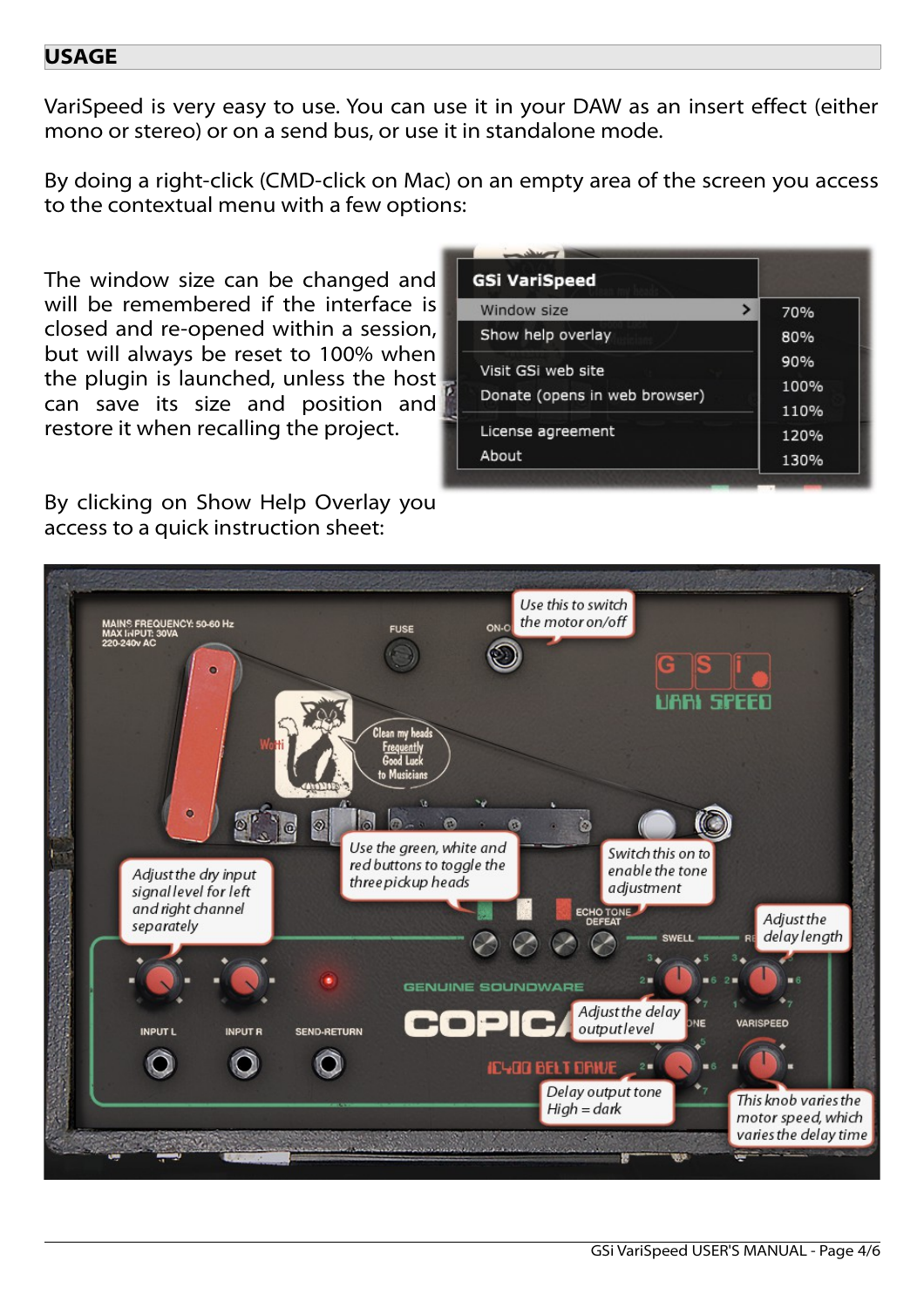Everything is pretty self-explanatory. Here are a few things worth noticing:

- it's a simulation of a tape delay built and marketed during the seventies, so don't expect high fidelity
- the tape produces hum and hiss, this can't be disabled
- it can easily reach a state of self-oscillation (when the feedback is too high) and distort the sound in a transistor-fashioned way
- it's also worth noticing that the real unit is way more aggressive when it comes to noise and distortion... we tried to keep it usable
- not to forget that the real unit can change sound and behavior in time, as the tape loop degrades itself until becoming unusable
- of course there's no host tempo sync
- since all imperfections have been simulated, you'll notice that the tape "slips" when the junction passes around the capstan, and you'll probably also notice that the tape speed isn't really stable
- the tone knob works reversed: turn clockwise to darken the sound